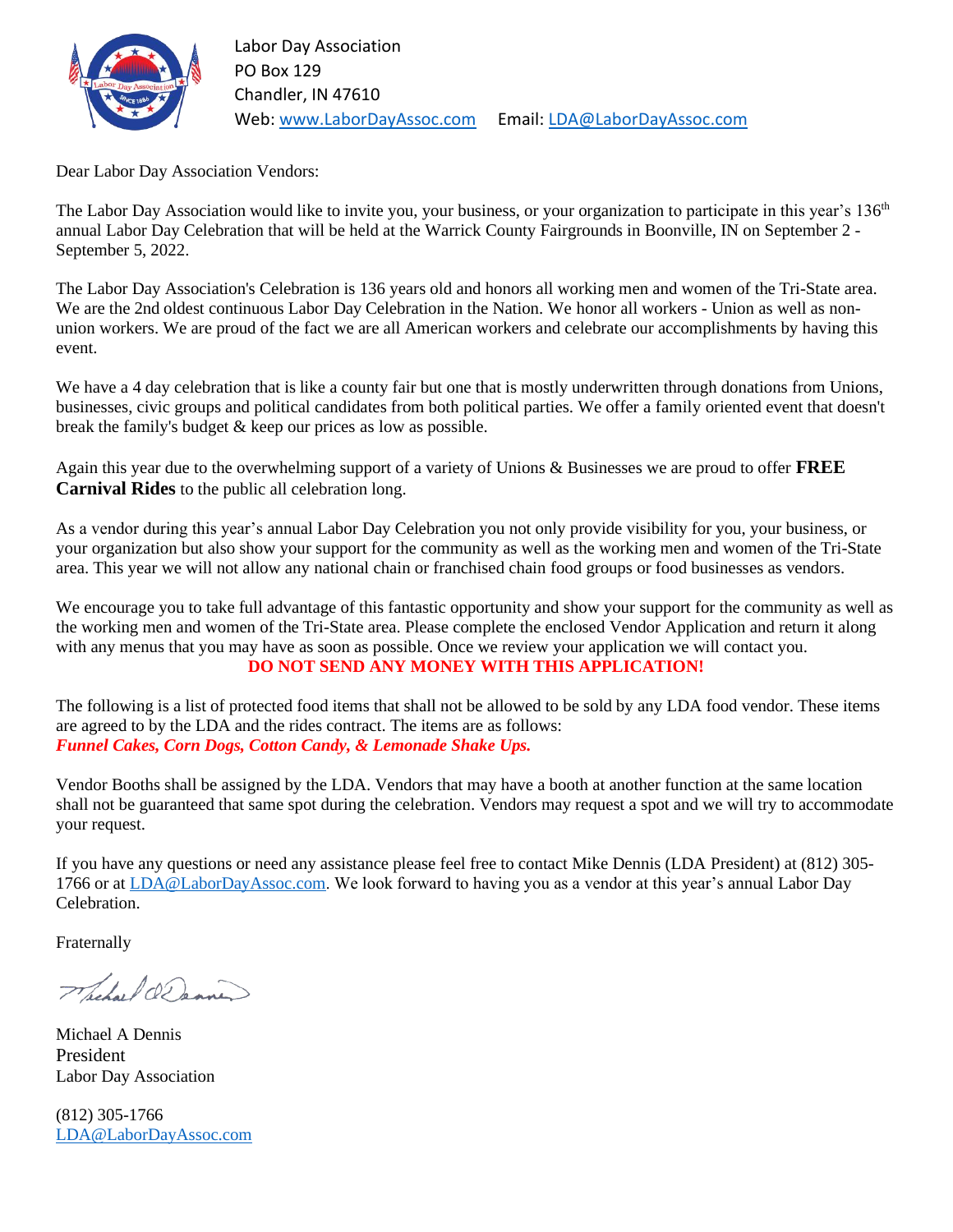

## **2022 LABOR DAY CELEBRATION SCHEDULE**

## **CELEBRATION HOURS of OPERATION** – Local Time.

The following are the hours the celebration will be open to the public.

| Date     |                   | Open |      | Close |           |
|----------|-------------------|------|------|-------|-----------|
| Friday   | September 2, 2022 | PM   | THRU |       | PM        |
| Saturday | September 3, 2022 | AM   | THRU | 10    | PM        |
| Sunday   | September 4, 2022 | AM   | THRU |       | <b>PM</b> |
| Monday   | September 5, 2022 | AM   | THRU |       | PM        |

## **RIDES HOURS of OPERATION** – Local Time.

The following are the hours the carnival rides will be in operation, weather permitting.

| Date     |                   |       | Open |      | Close |           |  |
|----------|-------------------|-------|------|------|-------|-----------|--|
| Friday   | September 2, 2022 |       | PM   | THRU |       | PM        |  |
| Saturday | September 3, 2022 |       | PM   | THRU |       | PM        |  |
| Sunday   | September 4, 2022 |       | PM   | THRU |       | PM        |  |
| Monday   | September 5, 2022 | 10:30 | AM   | THRU |       | <b>PM</b> |  |